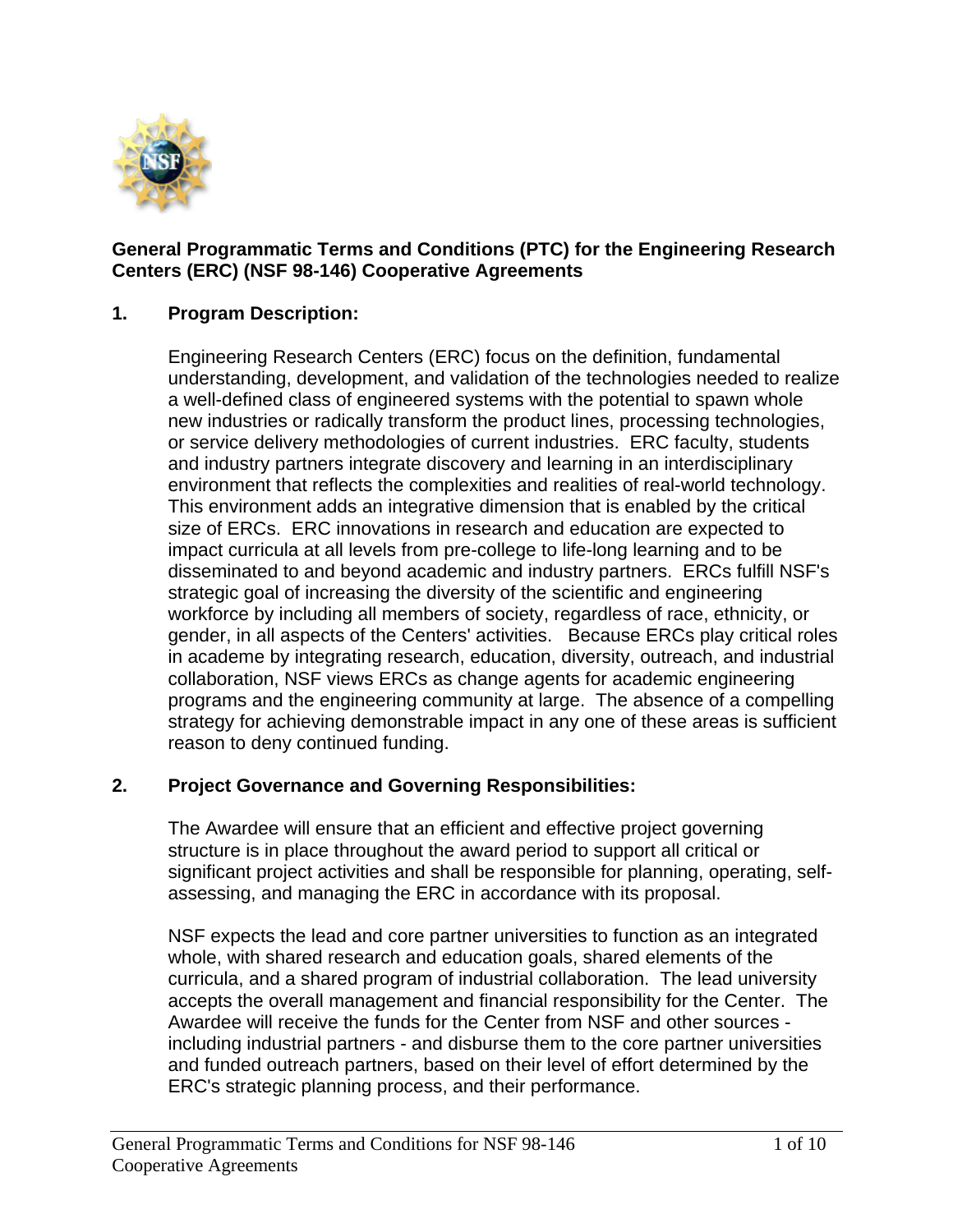The Foundation expects the Awardee and the Center Director, the Deputy Director, and the core partner universities and their lead Principal Investigators (PIs), to be responsible for fulfilling the terms of this Agreement, in accordance with their proposal submitted under the Engineering Research Centers Program Announcement, as mentioned on the cover page of the Cooperative Agreement.

This ERC will have the following key features:

- a. Long-term, strategic vision for an emerging engineered system with the potential to spawn a new industry or transform a current industry, service delivery or infrastructure system;
- b. Long-term strategic vision to strengthen the diversity of the U.S. engineering and scientific workforce;
- c. Strategic plans to realize the research, education, and diversity goals;
- d. Research program conducted by a committed, cross-disciplinary team to integrate fundamental science and engineering research with research focused on the advancement of technology through test beds designed to test theory and functionality in proof-of-concept systems;
- e. Partnerships with industry and other practitioners to formulate, evolve, and strengthen the ERC and speed technology transfer;
- f. Education program that integrates research results into curricula for precollege and college students and practitioners, and teams undergraduate and graduate students in research and education; and
- g. Pre-college outreach to involve a diverse group of teachers and students in the ERC, strengthen the role of engineering in pre-college education, and attract a diverse group of young people to engineering and science careers.

All ERCs have the following resources and infrastructure to achieve their goals:

- a. A multi-institution configuration of the lead and up to four other institutions in long-term partnership, complemented by affiliations with outreach institutions and NSF-supported diversity awardees;
- b. Director, Deputy or Associate Director(s) and other members of a leadership team who define and evolve the vision, implement the plan and manage the Center;
- c. Leadership, faculty, and student teams that are diverse in gender, race, and ethnicity;
- d. Cross-disciplinary team of faculty and students who carry out the research and education programs;
- e. Management systems to deploy the Center's resources to achieve its goals;
- f. Mechanisms for securing external advice from academic and industrial experts, a Scientific Advisory Board and an Industrial Advisory Board that advise on strategic directions and the selection and assessment of projects, and internal advisory boards to develop internal policies,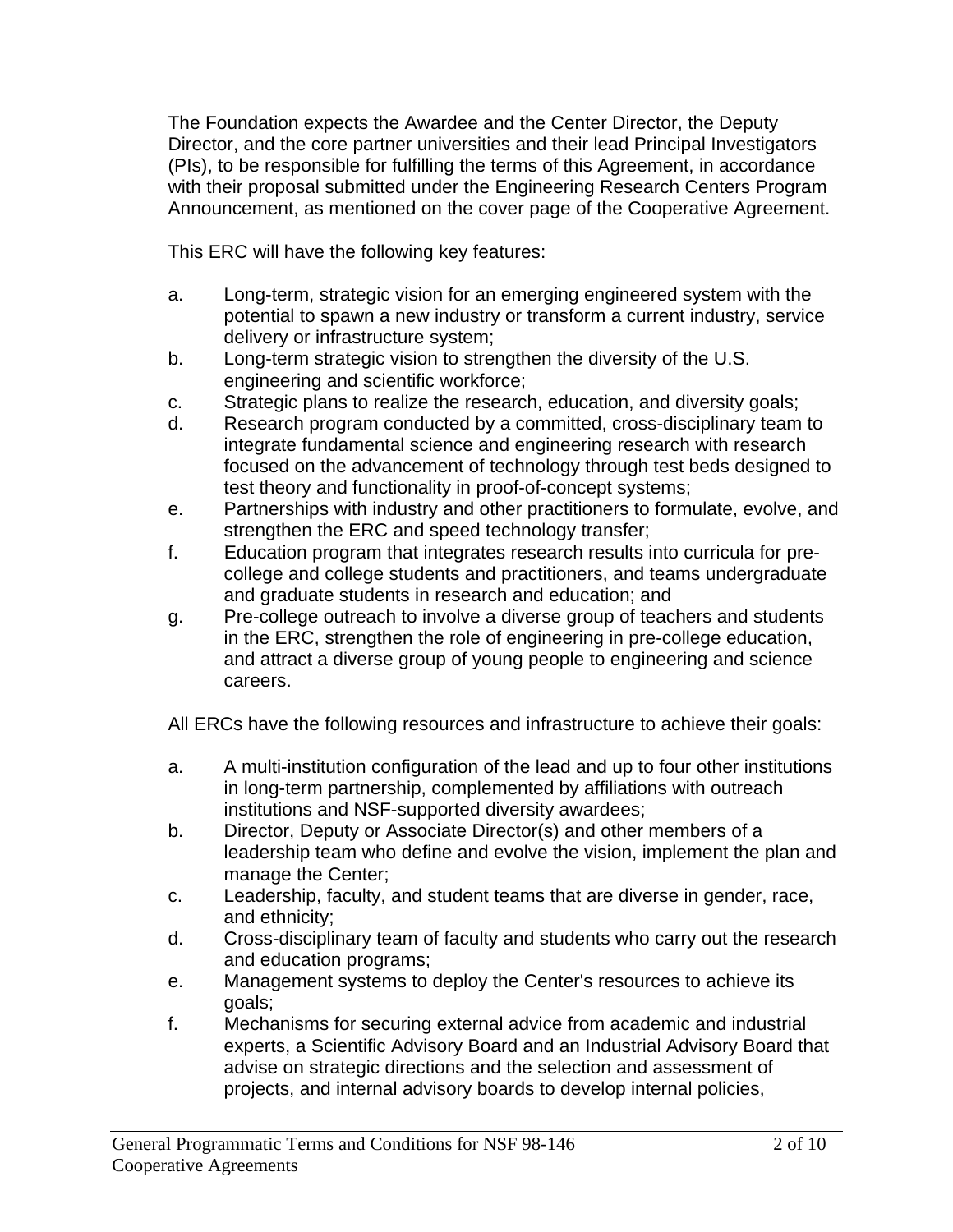including cross-university policies;

- g. Experimental, computational, and other equipment, facilities, and laboratory space required to conduct the proposed research and enable a robust learning environment;
- h. Institutional commitment at all levels to facilitate and foster the culture of the ERC and its diversity, provide headquarters space to promote interdisciplinary collaboration and communication, and generally support center-level activities; and
- i. Support from the lead and core partner academic institutions, industry, and other sources to augment NSF's support.

## • **Industrial Membership:**

- a. NSF requires the ERC to develop a center-level, generic membership agreement that governs industrial/practitioner (hereinafter referred to as industrial) participation, specifies the Center's intellectual property policy, and delineates the forms of unrestricted cash and in-kind contributions from industry required for membership in the Center. Besides for-profit industrial firms, other organizations that can be considered as members include, local and state government agencies, and other Federal agencies. Organizations contributing research and educational participants in the Center, such as other universities, institutes, and hospitals should not be included as members. Foreign firms may be members of the ERC as long as they participate in accordance with the same membership agreement as U.S. firms do. These industrial members are required to become involved with the planning, research, education, and technology transfer activities of the Center. Membership fees are to be pooled and allocated to Center functions according to the strategic and operational plans of the Center, as developed and implemented by the Center's leadership. Industrial members may provide additional support above the membership fees for activities such as sponsored research projects, equipment donations, intellectual property donations, or educational grants. Firms that have not joined the Center, but contribute support for projects that fall under the scope of the ERC's strategic plan and are included in the Center's annual report are not considered members but may be given another designation, such as affiliates. Firms and other organizations that provide donations but are not members may be classified as contributing donors. Attendance or participation at meetings, workshops, seminars, or site visits are benefits/responsibilities of membership, but do not qualify a firm for membership.
- b. At start-up, the ERC is required to hold a meeting with its industrial members who have committed to or interested in supporting the Center no later than three months after the effective date of the first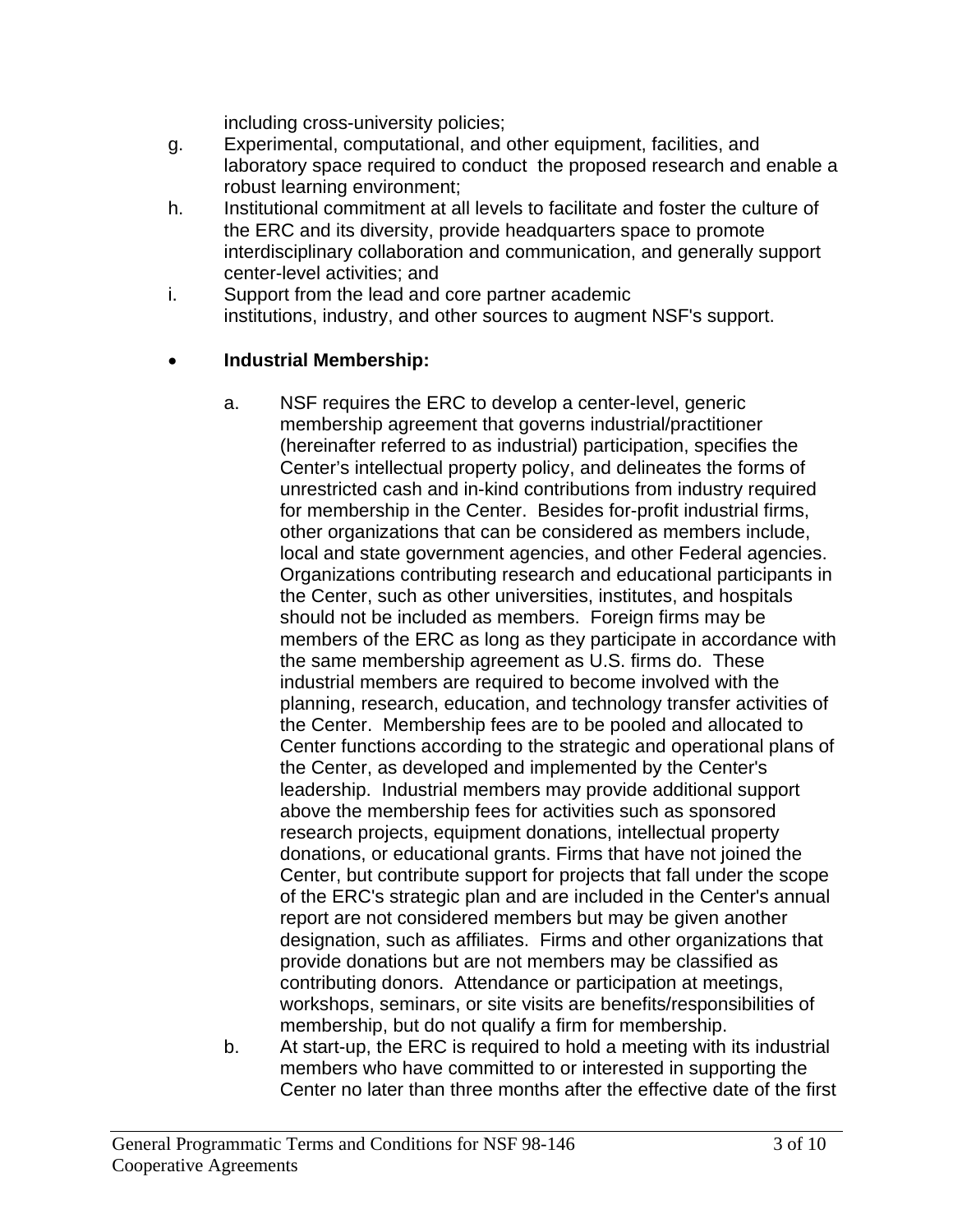year's award. The purpose of the meeting is to gain industrial enduser insights, guidance, and support in strategic planning, to help assure that the activities of the ERC are relevant to industry's longterm interests and needs, to enhance technology transfer, and to obtain industrial input for the development of the Center's final membership agreement and the refinement of its Intellectual Property policy. Finally, the involvement of firms who have not yet committed to membership should encourage their commitment to joining the ERC.

- c. The ERC is required to form an Industrial Advisory Board (IAB) comprised of representatives of member companies, and hold meetings of this board at least twice during every year of operation. Each year, at one of these meetings, the industrial members shall carry out an analysis of the Strengths, Weaknesses, Opportunities, and Threats (SWOT) to the survival of the ERC, and present the results to the ERC's leadership team. All or selected representatives of member companies are expected to participate in the annual NSF site visit, where the SWOT analysis will also be presented to the review team in a private session.
- d. The ERC shall continue to develop and refine its technology transfer strategy and its Intellectual Property agreement, the latter in accordance with NSF's Intellectual Property guidelines (Grant Policy Manual, Section 730, "Intellectual Property") and the Awardee's policies.
- e. Industrial membership funds must be allocated for use for Center purposes. In the event that industrial membership funds are not expended in the year in which they are received, such funds must be placed in a Center account and reported to NSF and industry as unexpended funds that are held in reserve for future use. Progress reports on the expenditure of these funds should be provided to NSF in the Center's annual report and to industry during the IAB meetings.
- f. Costs for organizing meetings with industry will be borne by the ERC or the participants through a registration fee, as deemed appropriate. Costs for attending these meetings by industry will be borne by their organizations.
- **Student Leadership Council:** The ERC is required to form a Student Leadership Council (SLC) comprised of the representatives of the undergraduate and graduate students involved in the ERC. The SLC is responsible for organizing student activities. It also is responsible for carrying out a SWOT analysis of the ERC and communicating the results to the ERC Director, the ERC's leadership team, and the NSF site visit team in a private session.
- **Joint NSF-Awardee Activities:**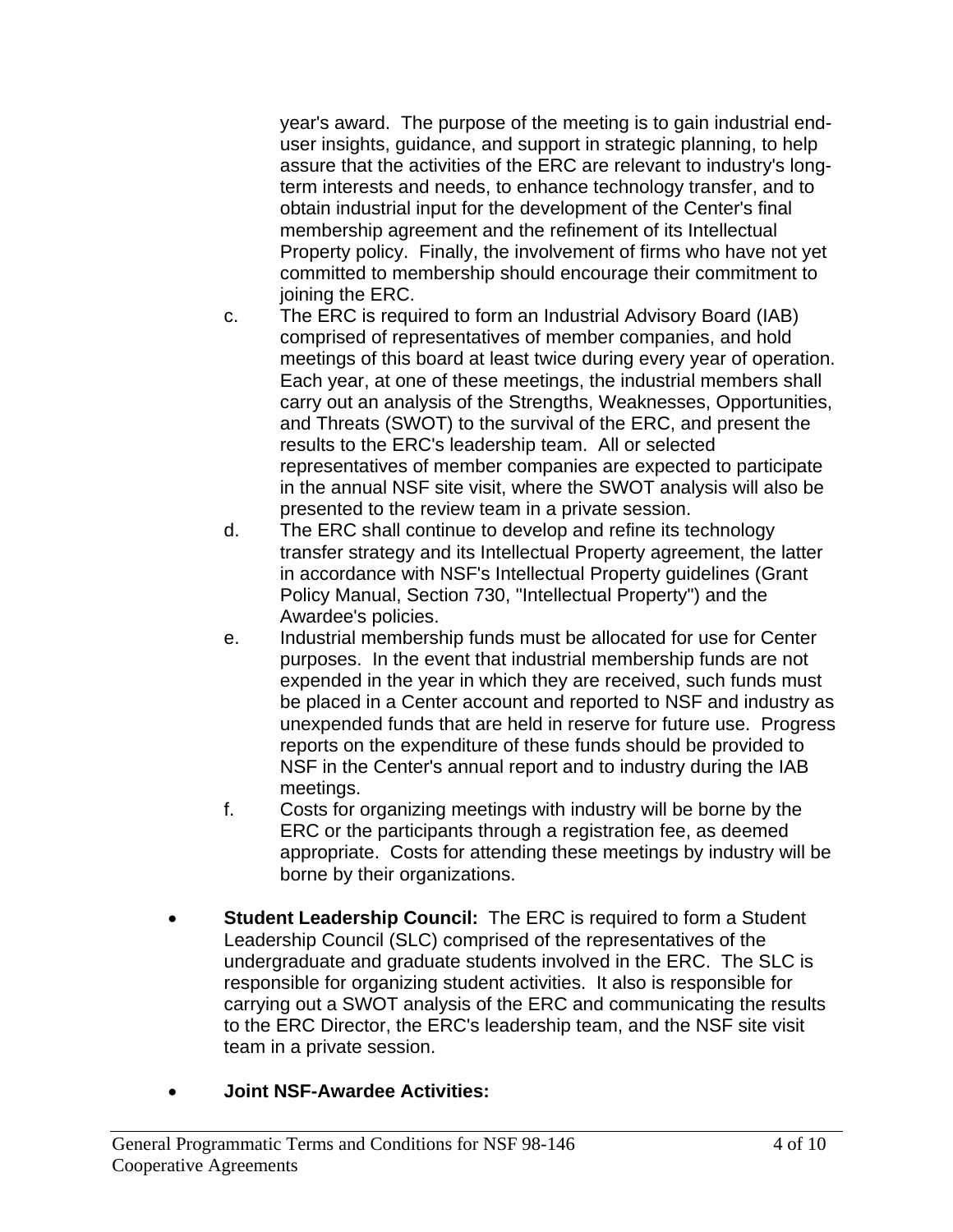- a. NSF requires the Center Director, Deputy Director, Administrative Director, Education Program Director, Industrial Liaison Officer, other key leadership or staff personnel, and representatives of the Student Leadership Council (at least one graduate and one undergraduate student) to attend the annual ERC meetings organized by NSF. The purpose of these meetings is to serve as a means to identify management and other issues common to the ERCs, to facilitate cross-center communication, to share successes, and to identify innovative means to approach common problems. Costs for attending these meetings will be borne by the ERCs.
- b. NSF expects the ERCs to participate in evaluation and other types of studies of the ERC Program initiated by NSF. Such studies include but are not limited to the outcomes and impacts of the ERC Program. NSF also expects the ERCs to participate in workshops organized by NSF to study various issues common to the system of centers. Costs for attending these meetings will be borne by the ERCs.
- **Electronic Access:** The Awardee shall establish and maintain an electronic access capability via the Internet to transfer the quantitative and qualitative data to an NSF database. It is expected that access to this electronic information will be protected and only NSF will have and grant access. The Center is expected to establish a WWW "Home Page" containing some elements with public access to make available any information about the Center's goals, activities, and accomplishments. The Center is expected to develop and use an identifying logo that is consistent with the Awardee's policies and procedures and approved by the Awardee as a graphic identity to be used on brochures, newsletters, on the Center's WWW "Home Page," etc.

# **3. Reporting Requirements:**

- **Start-Up Strategic Plan:** For start-up ERCs, an initial detailed strategic plan containing updates of the ERC's strategic plans for research, diversity, education, educational outreach, and industrial/practitioner collaboration and technology transfer is due 90 days after the effective date of this Agreement. Industrial involvement in the strategic planning process is expected.
- **Annual Progress Report:** The Awardee shall submit an Annual Progress Report which will contain specific information including, but not limited to, the following: the progress and plans of the ERC in achieving its vision with supporting data developed from the data submitted to the ERC Program's data base of indicators of progress and impact, information on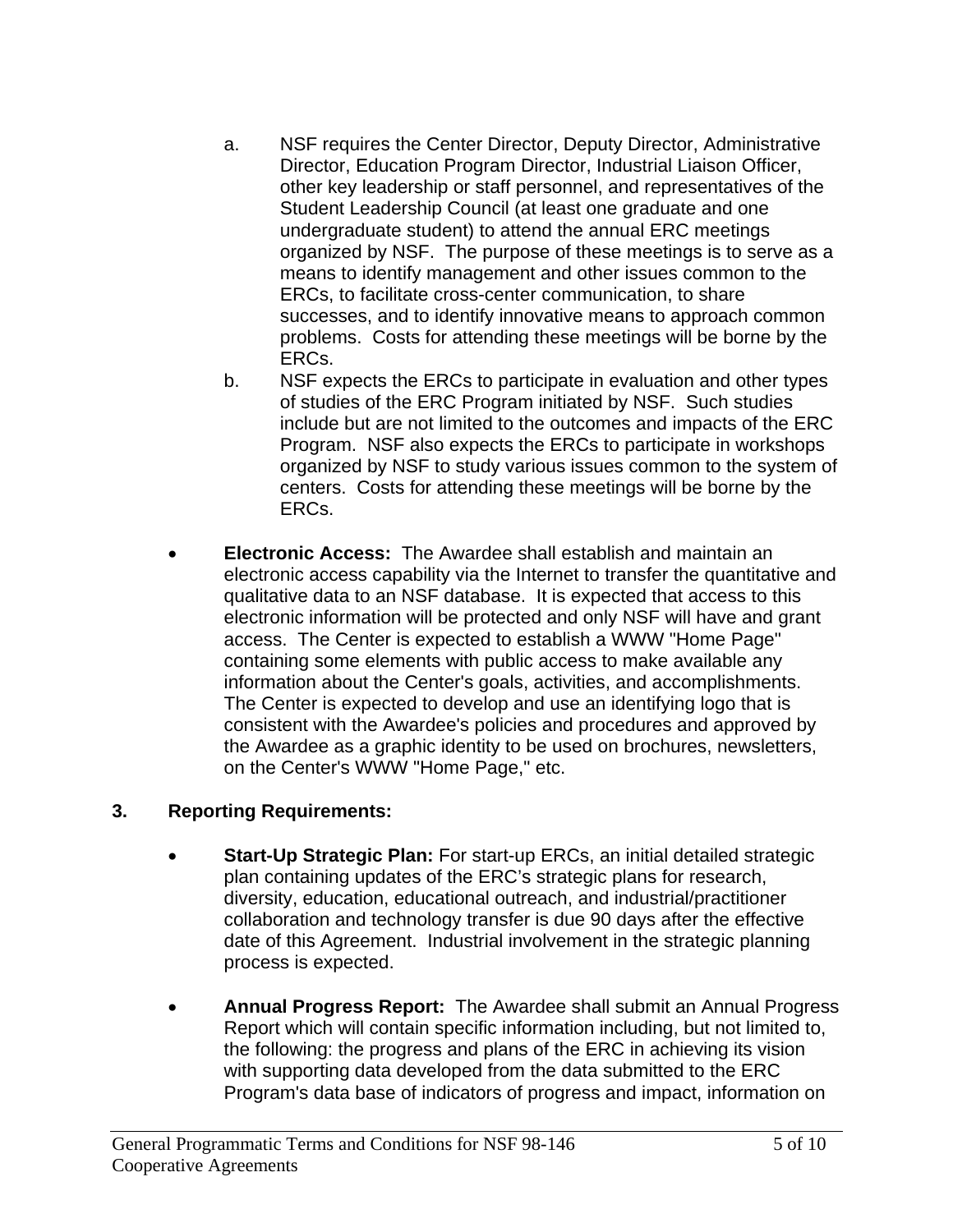revenues and expenditures, and proposed budgets. The annual report, due at least five weeks prior to the annual site visit and at least 10 weeks prior to the anniversary date of the award, will serve in part as the Awardee's request for continuing support. The annual reports must be prepared according to the online document "Guidelines for Preparing ERC Annual Reports and Proposals for Continuing or Renewal Support," which is located at: http://chaffee.qrc.com/nsf/eng/ercweb/start.cfm

The ERC's generic membership agreement and Intellectual Property policy and a certification by the ERC members of their financial contributions for the year covered by the report, signed by the Awardee's AOR, must be included in the Center's Annual Report.

- **Data Tables:** A set of quantitative and qualitative data prescribed by NSF must be maintained. Data tables in Annual Reports and in the ERC Indicators database will be identical. A set of table templates is available via the web to the centers for simultaneous preparation of Annual Report tables and Indicators data base tables. The Indicators data base tables must be submitted via the web at the time of submission of the annual report. Centers will print completed tables formatted for their Annual Report directly from the web. Data reported about the current year in Annual Reports may not go back more than 14 months prior to the month of submission of the Annual Report to NSF. All data in tables concerning prior years, as well as in subsequent Annual Reports, should be annualized based on this time frame. These data will serve as indicators of personnel involved, resources available to the ERC and how they are spent, Center performance with respect to its goals and objectives, and the impact of Center output and results on knowledge, industry, education, and the scientific and engineering workforce. Details for preparing data tables and templates for submission are available through the following site: http://chaffee.qrc.com/nsf/eng/ercweb/start.cfm
- **Renewal Proposal:** In lieu of the third-year and sixth-year annual reports, respectively, the Awardee may submit a cumulative progress report and renewal proposal to NSF requesting support for an additional five-year period beginning at the end of the third year and for an additional four-year period beginning at the end of the sixth year of this Agreement. The progress report/renewal proposal is due at NSF by a date agreed upon between NSF and the Awardee. NSF will specify the format of the progress report/renewal proposal, the review process, and review criteria approximately six months before the date agreed upon for submission. If the Awardee chooses not to submit a renewal proposal, NSF support to the Center will be phased down over the two years remaining in the period of support provided by this Agreement.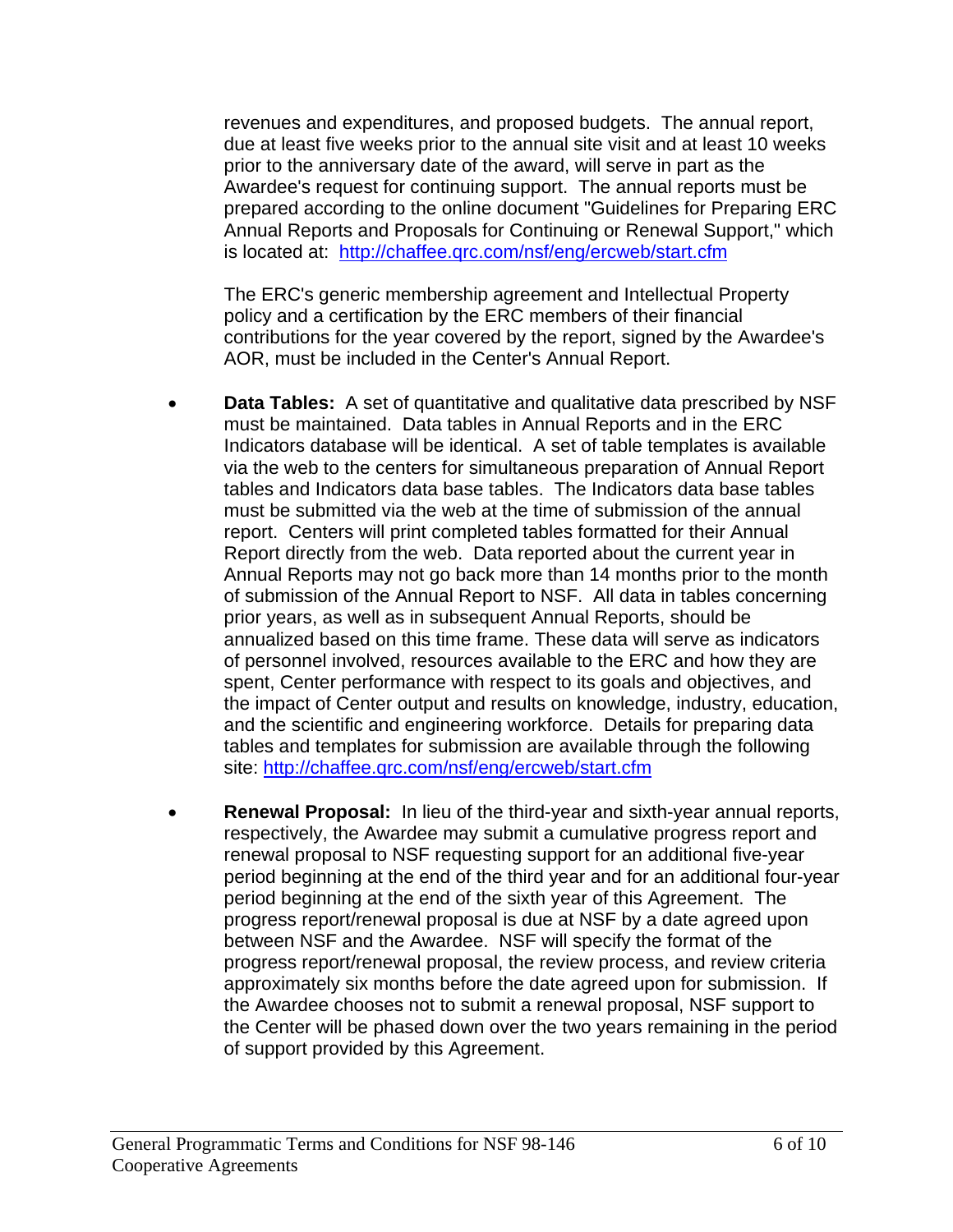- **Final Report:** In lieu of an annual report, a final report prepared according to guidelines which will be provided by the ERC Program Official at the appropriate time and consistent with NSF policy at that time, will be due within 90 days of the expiration date of this Agreement. Current guidelines for the ERC final report are available on the following site: http://chaffee.qrc.com/nsf/eng/ercweb/start.cfm
- **4. Awardee Support of Ongoing Management and Oversight:** The Awardee will ensure full commitment and cooperation among the governing structure components and all project staff during all ongoing NSF project management and oversight activities. The Awardee will ensure availability of all key institutional partners during any desk or on-site review as well as timely access to all project documentation.
	- **Annual Review:** NSF will carry out annual site visits to review the progress and plans of the Center, with renewal reviews in years three and six. In years four and five and seven through ten, the ERC Program, in consultation with the ERC Director, may determine that an annual site review is not necessary. This determination will be based on the level of performance in the prior year and needs of the Center Director. The site visits will occur a minimum of six weeks prior to the anniversary date of the award. The purpose of the annual review is to review performance and to provide advice to the ERC. The level of continued NSF support will be negotiated with the Awardee annually and will depend upon a review of progress through the annual site review or other means, the Program Officer's assessment of progress, the industrial support level, other requirements stated in the previous Section 4 under "Annual Progress Report," and the availability of funds for the program. NSF's agreement with a center might be terminated as a result of an annual review if there is insufficient progress in organizing the ERC to achieve its vision, or one or more key features of the center have not been addressed. In the case of termination, NSF support to the center will be phased down over the next one or two years.

# • **Evaluation of the ERC and Renewal of NSF Support:**

a. If a renewal proposal is submitted during the third year of the Center's operation, the Foundation will conduct a major site evaluation/review to determine whether NSF will continue to support full ERC operations or provide decreased funding to phase out NSF support of the ERC over one or the two years. If NSF decides to continue full ERC operations, a new level of support will be negotiated to cover the five-year period beginning at the start of the fourth year of the Center's operation. This five-year renewal period will cover Years 4 through 8 of the Center's operation. If the Awardee chooses not to submit a renewal proposal, NSF support to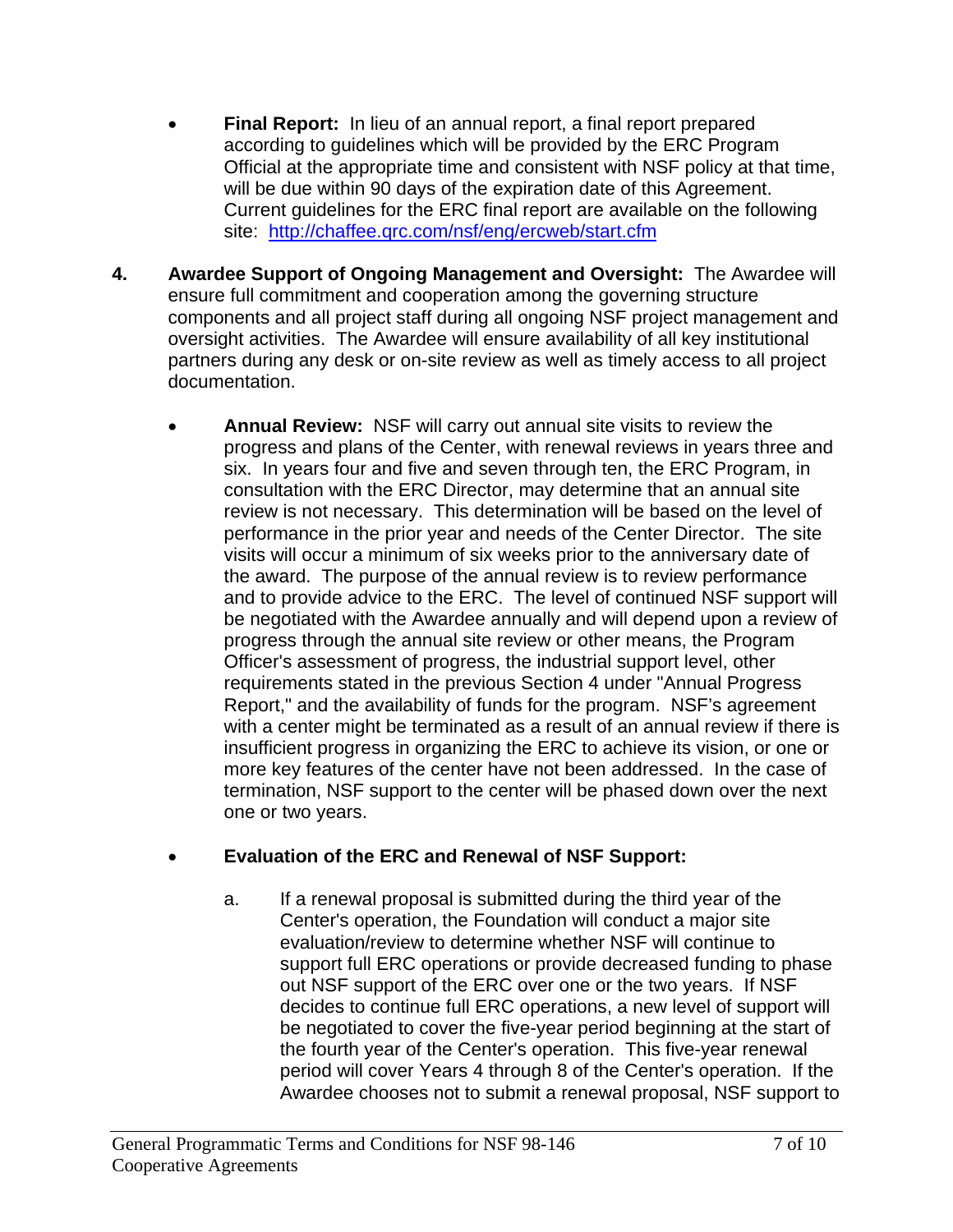the ERC will be phased down over the two-year period covering Years 4 and 5 of the Center's operation.

- b. If the Awardee chooses to submit a renewal proposal during the sixth year of the Center's operation, the ERC will be evaluated in the manner described above to determine whether NSF will continue to support full ERC operations or provide decreased funding to phase out NSF support of the ERC over the two-year period covering Years 7 and 8 of the Center's operation. If NSF decides to continue full ERC operations, a new level of support will be negotiated to cover the four-year period beginning at the start of the seventh year of the Center's operation. This four-year renewal period will cover Years 7 through 10 of the Center's operation, completing a ten-year life cycle with a phasing down of NSF support in Years 9 and 10. If the Awardee chooses not to submit a renewal proposal, NSF support to the ERC will be phased down over the two-year period covering Years 7 and 8 of the Center's operation.
- After the end of the Agreement with NSF, NSF expects the ERC to continue in a self-sufficient mode, maintaining the ERC culture with support from funds outside the ERC Program. Under no circumstances will the ERC receive ERC Program support to continue its center operations after the Agreement expires, although it may receive ERC Program support through subawards from other ERCs or through special purpose awards designed to capitalize on past ERC Program investments. Members of a graduated or about to graduate ERC's team may submit a proposal for a new ERC, provided that it has a distinctively new vision and, therefore, involves new faculty and a refreshed set of industrial partners.

# **5. Program-Specific Terms and Conditions:**

- **Awards Involving Pre-college Students:** In accordance with sections 1869a and 1869b of title 42 of the United States Code, the Awardee will do the following:
	- a. Obtain from the school board or comparable authority responsible for the schools considering participation in the project, written approval prior to involvement of pre-college students in pre-college education research and development, pilot-testing, evaluation, and revision of experimental and innovative pre-college curriculum.
	- b. Include in every publication, testing, or distribution agreement involving instructional materials developed under this grant (including, but not limited to, teachers' manuals, textbooks, films, tapes, or other supplementary material) a requirement that such material be made available within the school district using it for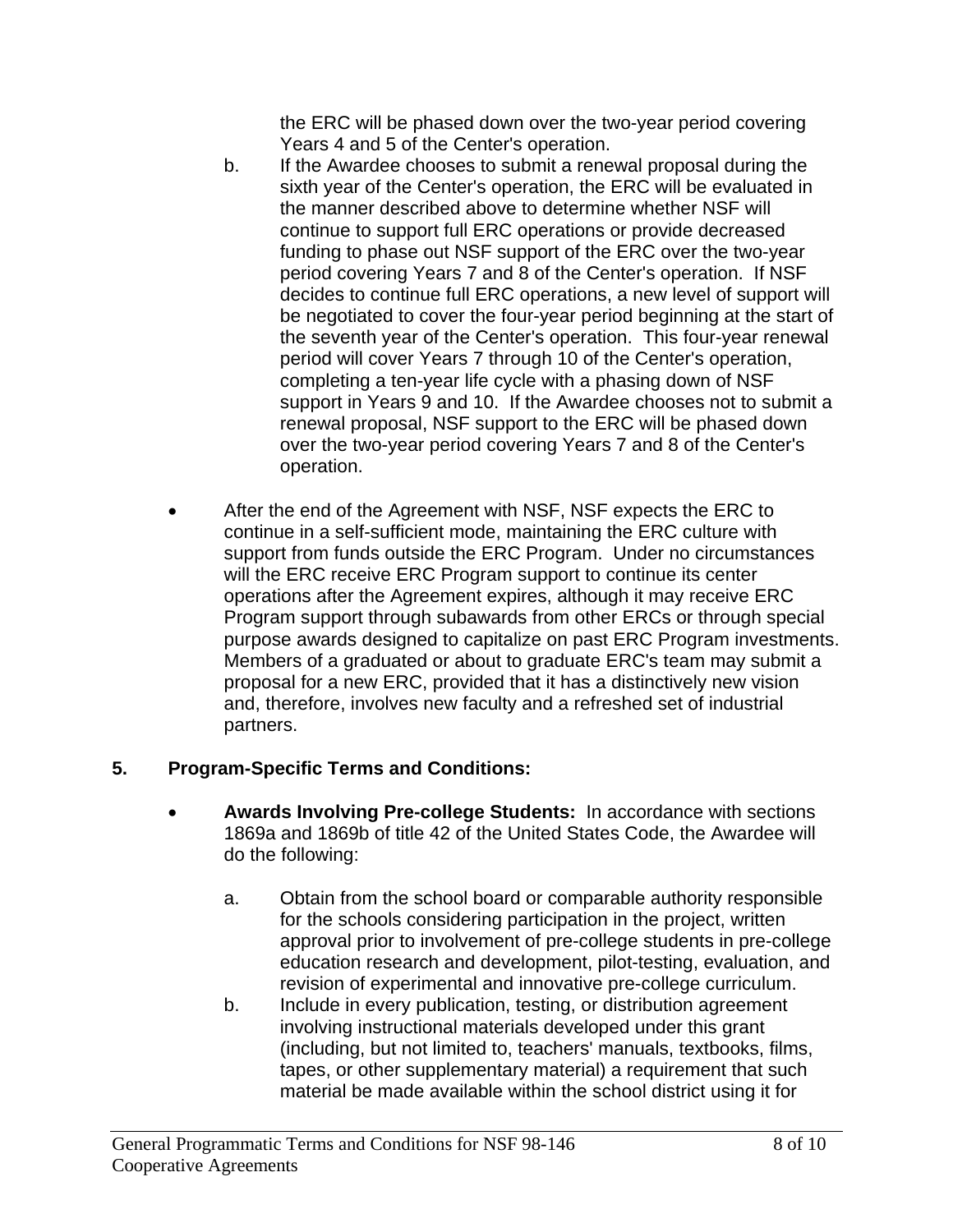inspection by parents or guardians of children engaged in educational programs or projects using such material of that school district.

• **Diversity:** Engineering Research Centers must embrace the cultural, gender, racial, and ethnic diversity of the U.S. in the composition of their leadership, faculty, and student teams and their graduates in order to assure that all talented people can pursue and receive engineering degrees and be engaged in engineering research and education. NSF expects the faculty and staff of all ERCs and the administrations of all institutions receiving NSF funding to share this commitment and to devote the time and effort required to ensure that the diversity of the Centers' leadership teams, faculty, and students at all levels serves as a model for diversity within each institution and for the nation as a whole. This expectation is made with the understanding by NSF that ERCs do not have the authority to hire faculty, accept students, or grant degrees. Each ERC is expected to demonstrate a significant commitment to and success in exceeding national engineering-wide averages for the involvement of women, underrepresented racial minorities, and Hispanic Americans as leaders, faculty, undergraduate, masters, and doctoral students, and as ERC students who have graduated. Since no set of formal requirements can ensure that a desired level of dedication to achieving diversity is engendered, the following are required elements of a diversity strategy, the success of which depends in large part on the spirit in which they are implemented by the center and its collaborating departments and university-level schools. In fulfilling its obligations under the agreement and in compliance with the requirements of federal law, no university receiving federal funds will employ quotas or set-asides based on race.

Each ERC will:

a. Prepare and execute a diversity strategic plan with goals, milestones, and intended actions to increase the diversity of the center's leadership team, faculty, undergraduate and graduate students and its graduates. The ERC will include the diversity strategic plan in its annual report/renewal proposal and will include in that annual report/renewal proposal a report on the execution of the previous year's diversity strategic plan, the outcomes and impacts achieved (statistical and other information), and an updated version of the diversity strategic plan for the coming year. The updated strategic plan should highlight key deficiencies identified in the previous year's plan and new strategies to rectify them. The focus of these diversity efforts will be on achieving a demonstrated impact by exceeding national engineering-wide averages for the involvement of women, African Americans, Native Americans, and Pacific Islanders (underrepresented racial